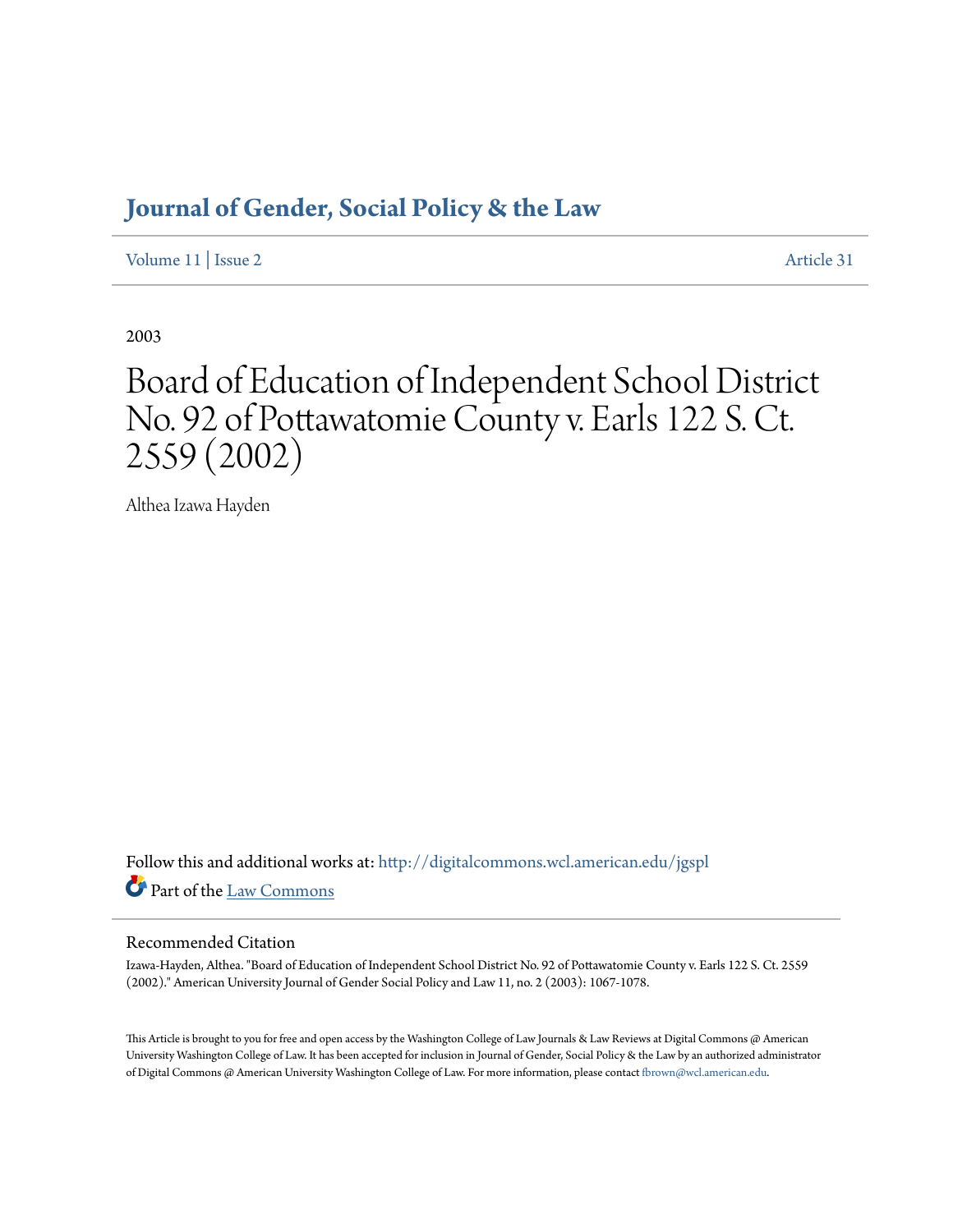## **BOARD OF EDUCATION OF** INDEPENDENT SCHOOL DISTRICT NO. 92 OF POTTAWATOMIE COUNTY V. EARLS 122 S. CT. 2559 (2002)

### **INTRODUCTION**

In 1995, the United States Supreme Court decided Vernonia School District v. Acton.<sup>1</sup> The Court concluded that the school district's student athlete drug policy, which randomly tested students who participated in athletics, did not violate the Fourth or Fourteenth Amendments of the United States Constitution because the school's drug testing regime was reasonably tailored to promote the school district's interest in preventing drug use among students.<sup>2</sup> Based on such facts as the sharp increase in drug use in the  $1980s$ , the prominence of athletes among students who use drugs,<sup>4</sup> and the effect of drugs on coordination and performance,<sup>b</sup> the Court determined that the government interests in the health and safety of public school students outweighed any privacy interests student

1067

<sup>1. 515</sup> U.S. 646 (1995).

<sup>2.</sup> See id. at 662, 664-65 (holding the Vernonia, Oregon, school district's drug policy reasonable based on students' decreased expectation of privacy in the school setting, the limited intrusion of the search and the severity of the need met by the search, such as the significant risks related to drug use, and not in violation of the Fourth Amendment); U.S. CONST. amends. IV, XIV.

<sup>3.</sup> See Vernonia, 515 U.S. at 648-49 (citing evidence that during the second half of the 1980s, students indicated an attraction to the drug culture, and teachers and administrators noticed more disciplinary problems).

<sup>4.</sup> See id. at 649 (noting the District Court's finding that student athletes were the leaders of the drug culture at the school); see also Acton v. Vernonia Sch. Dist., 796 F. Supp. 1354, 1357 (D. Or. 1992) (describing actions of student athletes concerning drugs and alcohol and discussing the school administrations' conclusion that student athletes were leaders in the drug culture at the school).

<sup>5.</sup> See id. (indicating that expert testimony during trial noted that drug use affects motivation, memory, performance and coordination, causing concern among school officials because of the increased risk of sports-related injuries that could result).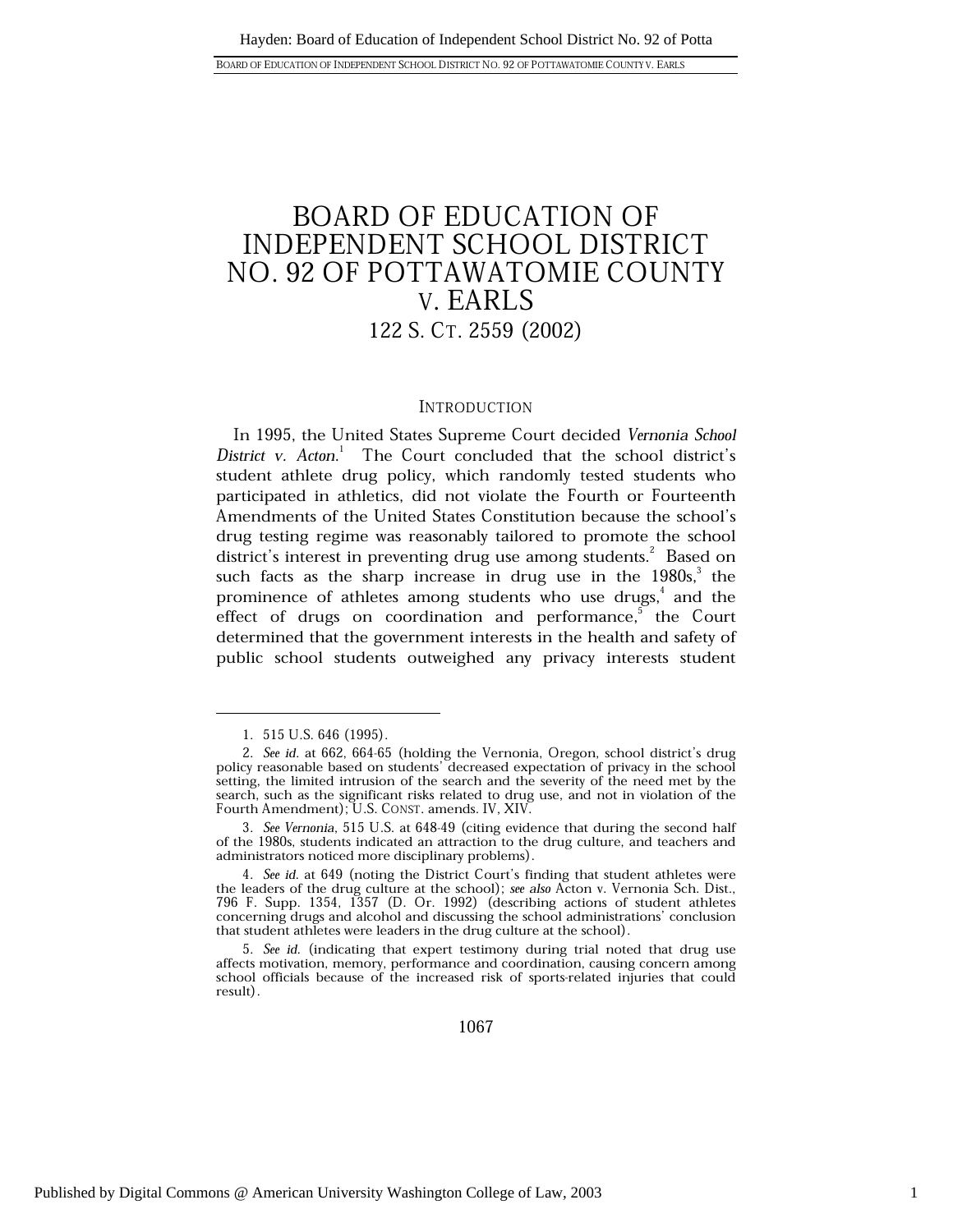athletes asserted.<sup>6</sup> The Court used a three-part test to balance the interests of the government against the interests of the individual students. First, the Court considered the nature of the privacy interest intruded upon.<sup>7</sup> Second, it examined the character of the intrusion.<sup>8</sup> Third, the Court considered the governmental concern and the means used to address the concern.

During the 2001-2002 term, the Court examined the constitutionality of another school district's attempts to pursue random drug testing of public school students in Board of Education v. Earls.<sup>10</sup> In this case, the drug testing was imposed not only on athletes, but on all students who wished to engage in any schoolsanctioned extracurricular activities, although in practice drug testing was generally imposed only on students who engaged in competitive extracurricular activities.<sup>11</sup> The majority opinion for a divided Court found in favor of the school district, reflecting the Court's continuing interest in promoting a disciplined, safe and healthy school environment, even if student privacy may be compromised to some  $extent.<sup>12</sup>$ 

#### I. FACTS

In 1998, the Pottawatomie County (Oklahoma) School District created the Student Activities Drug Testing Policy ("Policy"), requiring middle and high school students wishing to engage in any extracurricular activity to consent to a urinalysis drug test.<sup>13</sup> Two students challenged the Policy on constitutional grounds. Lindsay

10. 122 S. Ct. 2559 (2002).

<sup>6.</sup> See id. at 664-65. The Court also focused on the fact that only a few select administrators, including the superintendent, principal and athletic directors, had access to test results and that the records were only kept up to one year. Id. at 651.

<sup>7.</sup> See id. at 655 (stating that students' privacy interests must be considered in the context of the school's custodial and tutelary role).

<sup>8.</sup> See id. at 658 (noting that the determination of whether or not an individual's privacy interests are infringed through the method of collecting the sample for the drug test "depends upon the manner in which production of the urine sample is monitored").

<sup>9.</sup> See id. at 660 (explaining that the government interest must be important enough to justify the search at issue).

<sup>11.</sup> See id. at 2562-63 (including extracurricular activities such as cheerleading, athletics and band). The Policy was generally only applied to competetive activities that were sanctioned by the Oklahoma Secondary Schools Activities Association. Id.

<sup>12.</sup> Cf. Neal H. Hutchens, Suspicionless Drug Testing: The Tuition for Attending Public School?, 53 ALA. L. REV. 1265, 1287 (noting the recent expansion in school districts' drug testing programs to deter student drug abuse).

<sup>13.</sup> See Earls, 122 S. Ct. at 2563 (noting that urinalysis only tested for the presence of illegal drugs, including marijuana and cocaine, but not legitimate prescription medications).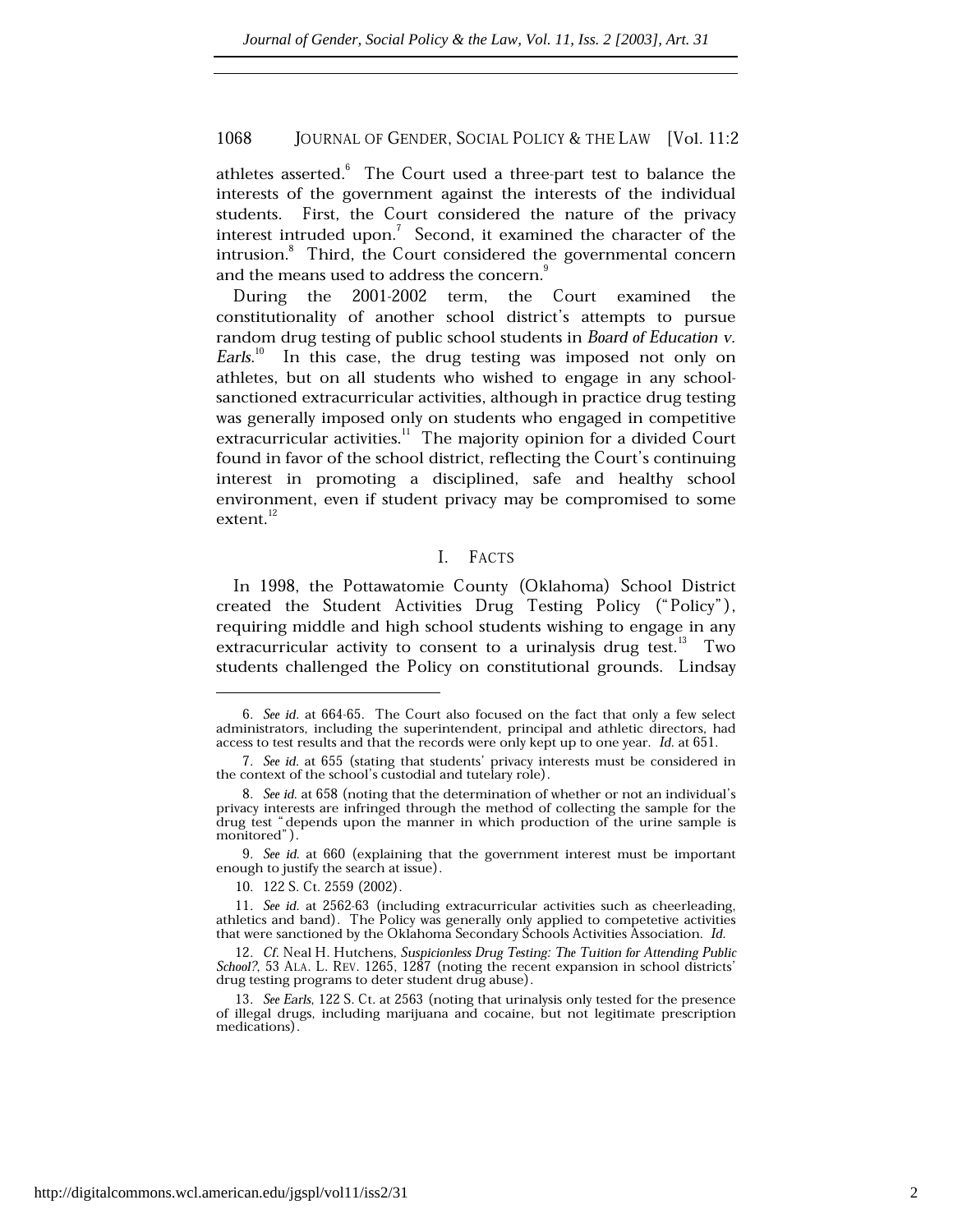BD. OF EDUC. V. EARLS

Earls, a member of the school marching band, choir, National Honor Society and Academic Team, and Daniel James, who wished to be on the Academic Team, filed a claim under 42 U.S.C.  $\S$  1983,  $^{14}$  arguing that the Policy was unconstitutional on its face as it applied to them. They argued that the school district failed to refer to a special need for testing students who participate in extracurricular activities and that the Policy did not address a proven drug problem at the school.<sup>16</sup>

The United States District Court for the Western District of Oklahoma upheld the Policy as constitutional based on the existence of a special need, indicated by accounts of drug abuse since 1970.<sup>17</sup> The Tenth Circuit Court of Appeals reversed the district court's decision, holding that the Policy was unconstitutional because there was no evidence that an identifiable drug problem existed among the students, or that the drug testing policy would target those students with drug problems.<sup>18</sup> The school board appealed, and the United States Supreme Court granted certiorari.<sup>19</sup>

### II. HOLDING

The U.S. Supreme Court reversed the decision of the Tenth Circuit Court of Appeals and reaffirmed the decision of the district court, finding the Policy constitutional.<sup>20</sup> Applying Vernonia's three-part test, the Court held that the Policy compromised only a limited privacy interest,  $2^2$  the intrusion imposed by the policy was "negligible"  $2^2$  and

18. See Earls v. Bd. of Educ., 242 F.3d 1264, 1278 (10th Cir. 2001).

19. Earls v. Bd. of Educ., 242 F.3d 1264, 1278 (10th Cir. 2001), cert. granted, 534 U.S. 1015 (2001).

20. See Earls, 122 S. Ct. at 2569.

1069

<sup>14.</sup> See 42 U.S.C. § 1983 (2000) (providing a private civil cause of action to individuals whose constitutional and/or federal rights are infringed by an individual acting under the color of state law).

<sup>15.</sup> See Earls, 122 S. Ct. at 2563.

<sup>16.</sup> See id. (arguing that the Policy failed to solve a problem or benefit the school or its students and, therefore, there was no special need for testing students in order to permit them to participate in extracurricular activities).

<sup>17.</sup> See Earls v. Bd. of Educ., 115 F. Supp. 2d 1281, 1287 (W.D. Okla. 2000) (noting that although the drug problem beginning in 1970 was "not major," there existed legitimate concern). It is also important to note that the district court ruled that Daniel James, who was receiving failing grades, was ineligible to participate in extracurricular activities, and therefore did not have standing to bring suit. However, the district court determined that Lindsey Earls had standing because her grades met the school's threshold for eligibility. Id. at 1282 n.1.

<sup>21.</sup> See id. at 2565 (focusing on the state's interests in maintaining order and discipline).

<sup>22.</sup> See id. at 2566 (noting the privacy protections the Policy afforded students, including allowing male students to produce their urinalysis sample inside a closed stall).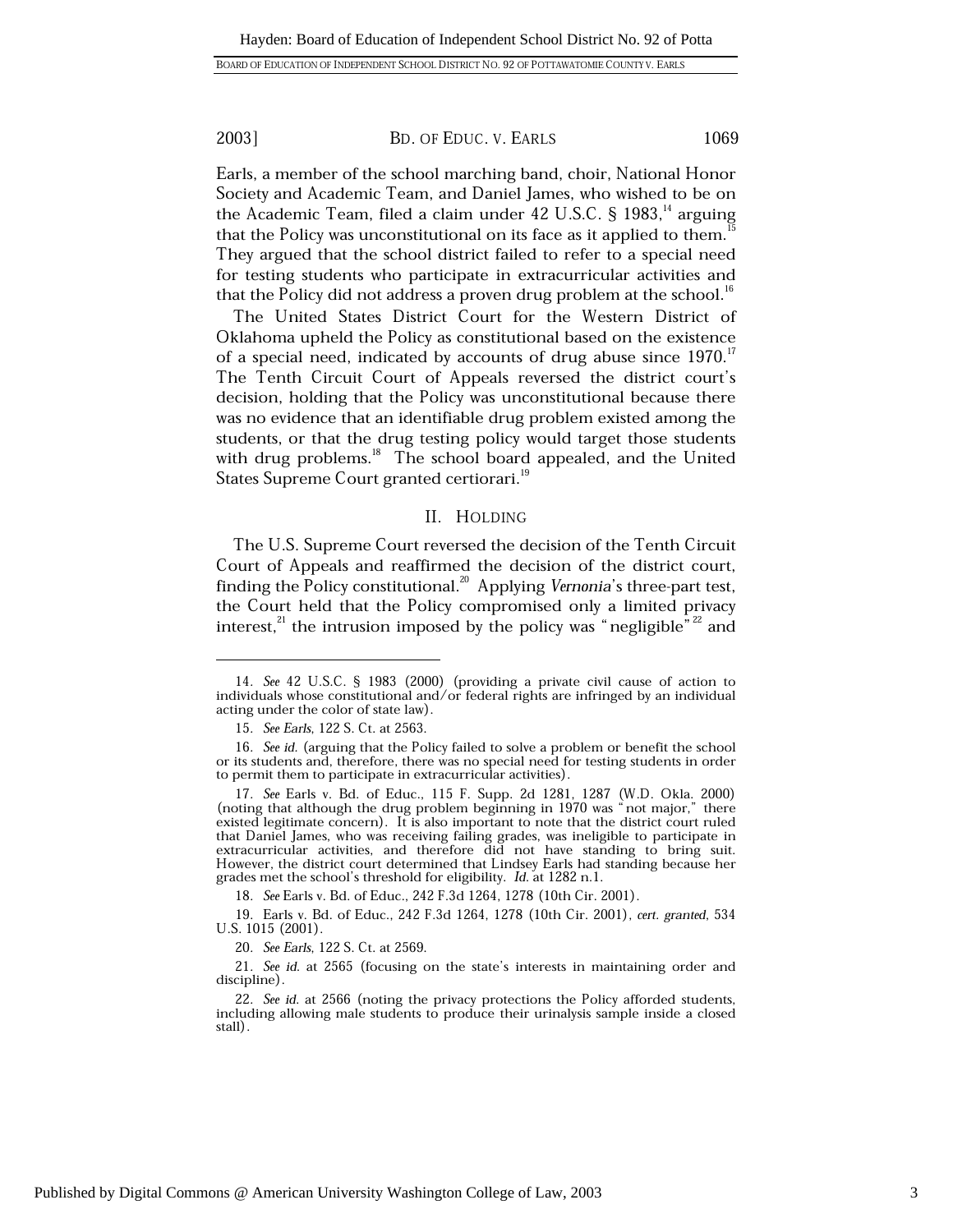that the Policy was reasonable in pursuit of students' safety and health, a legitimate government interest.<sup>23</sup>

### **III. ANALYSIS**

Fourth Amendment protections against unreasonable search and seizure apply to urinalysis testing.<sup>24</sup> Therefore, under the Fourth Amendment, such testing must be reasonable to be held constitutional.<sup>25</sup> The reasonableness of a search, though, depends on the context of the search, as a warrant based on probable cause may not always be required for reasonableness to exist.<sup>26</sup> This is the case for special needs searches, where the search goes "beyond the need for normal law enforcement,"<sup>27</sup> because the government has a sufficiently compelling interest in discovering "latent or hidden conditions."<sup>28</sup> Therefore, the usual warrant and probable cause requirements are unnecessary for the search to be valid.<sup>29</sup> Such special needs searches are most apparent in public schools, as probable cause is not necessarily required for drug testing students, because a reasonableness inquiry cannot ignore the school's "custodial and tuletary responsibility for children" and that requirement may impinge on the authority of school officials to take quick action to maintain order.<sup>30</sup> Additionally, the reasonableness of a search is not always dependent on the existence of individualized suspicion, such as in the case of drug testing. $31$  The Court followed the balancing test it applied in Vernonia, and weighed the intrusion of the drug testing Policy imposed on students against the government

<sup>23.</sup> See id. at 2569 (determining that testing students who participate in extracurricular activities is a reasonable method to detect and prevent drug use).

<sup>24.</sup> See Vernonia Sch. Dist. v. Acton, 515 U.S. 646, 652 (1995) (finding that collecting and testing urine samples constitutes a search and, therefore, protections afforded under the Fourth Amendment apply).

<sup>25.</sup> See id.

<sup>26.</sup> See id. at 653 (stating that "a warrant is not required to establish the reasonableness of all government searches."). A warrantless search can be considered constitutional when "special needs" exist that make compliance with the constitutional requirements for obtaining a warrant impracticable. Id.

<sup>27.</sup> Id.

<sup>28.</sup> Id.

<sup>29.</sup> See id.

<sup>30.</sup> See id. (noting that a warrant requirement "would unduly interfere with the maintenance of the swift and informal disciplinary procedures [that are] needed.").

<sup>31.</sup> See Earls, 122 S. Ct. at 2564-65 (noting that individualized suspicion for an invasion of an individual's privacy may not be necessary when the government interest is "sufficiently compelling" to make a requirement of individualized suspicion impracticable).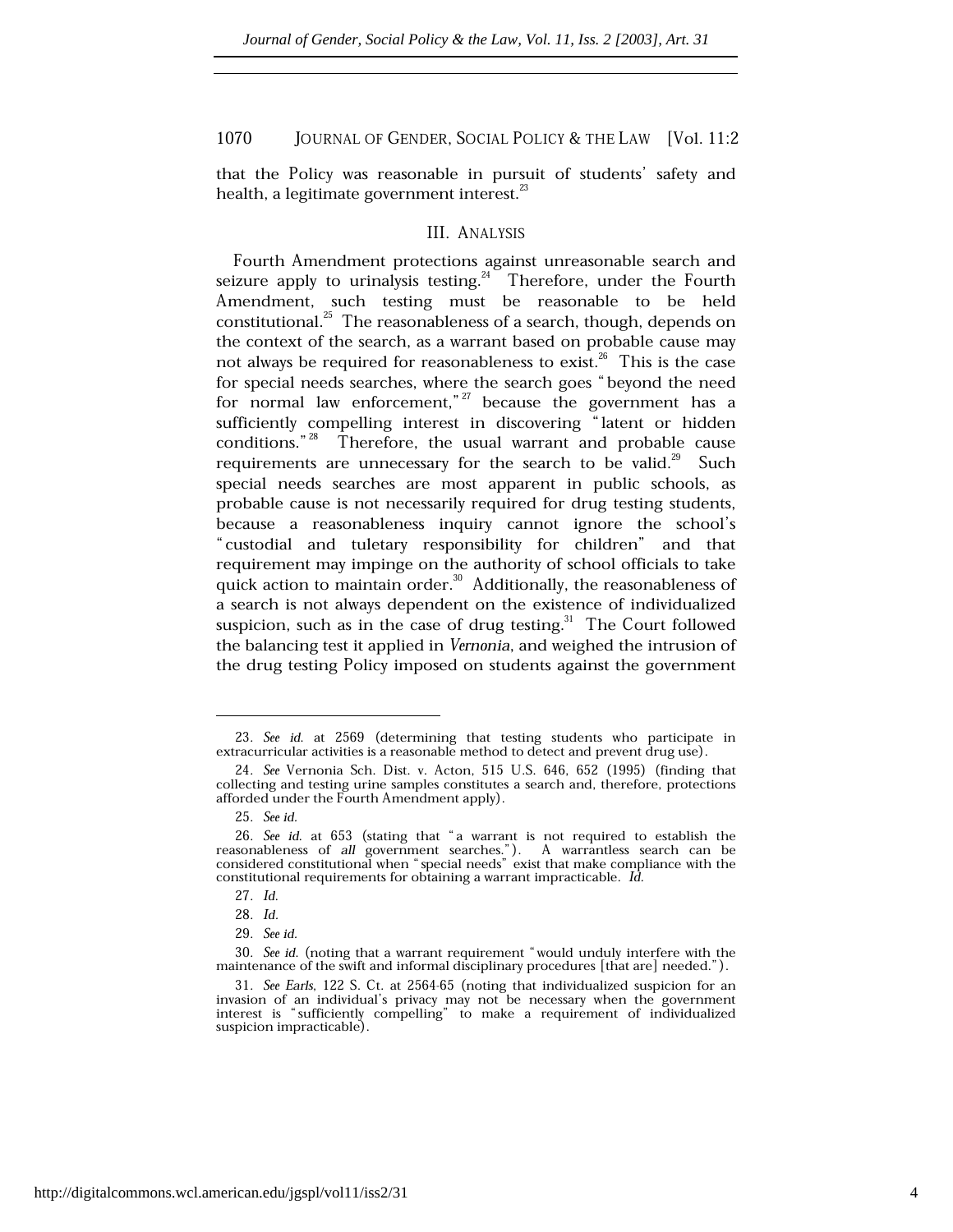BOARD OF EDUCATION OF INDEPENDENT SCHOOL DISTRICT NO. 92 OF POTTAWATOMIE COUNTY V. EARLS

2003]

### BD. OF EDUC. V. EARLS

1071

interests in the students' health and safety.<sup>32</sup>

### A. A Student Possesses Limited Privacy Rights in the Public School Setting

The Court determined in Earls that a "student's privacy interest is limited in a public school environment where the State is responsible for maintaining discipline, health, and safety."<sup>33</sup> The students' argument was based on the difference between athletic and nonathletic extracurricular activities, claiming a stronger privacy interest for the latter.<sup>34</sup> The Court did not agree with this distinction, instead identifying the school's custodial relationship with its students as the controlling factor.<sup>35</sup> The custodial relationship limits student privacy in the school environment, and students are often subject to greater controls on their activities.<sup>36</sup> In fact, the Court determined that student participants in competitive extracurricular activities are subject to similar privacy limitations as athletes. $^{37}$ 

#### The Personal Intrusion on Students is "Negligible" *B*.

The drug testing policy adopted by the Pottawatomie County School District requires a faculty member to serve as a monitor, and wait outside a closed restroom for the student to produce a urine sample.<sup>38</sup> The monitor pours the urine sample into two bottles that are then sealed and put into a mailing envelope.<sup>39</sup> This process affords the student more privacy than students were provided in Vernonia, allowing the male students here to urinate in a closed restroom.<sup>40</sup> The Policy also protects students by requiring that the

36. See id. (noting that students are subject to routine examinations and vaccinations).

37. See id. at 2566 (noting that some non-athletic extracurricular activities required travel and communal undress, as well as specific rules to participate, that did not apply to the entire student body).

38. See id. (commenting that the faculty monitor "must listen for the normal sounds of urination in order to guard against tampered specimens and to insure an accurate chain of custody.").

39. See id. (noting that the student's consent form is also enclosed with the urine samples).

40. See id. (commenting that "[g]iven that we considered the method of collection in Vernonia a 'negligible' intrusion, the method here is even less

<sup>32.</sup> See id. at 2565.

 $33.$  Id.

<sup>34.</sup> See id. (arguing that since non-athletic extracurricular activities do not include a component of annual physicals and communal undress, there exists a higher expectation of privacy outside of the athletic sphere).

<sup>35.</sup> See id. (stating that in Vernonia, it was irrelevant that the Vernonia School District's drug testing only applied to athletes because the decision depended primarily on the school's custodial responsbility for the students); see also Vernonia Sch. Dist. v. Acton, 515 U.S. 646, 652-53 (1995).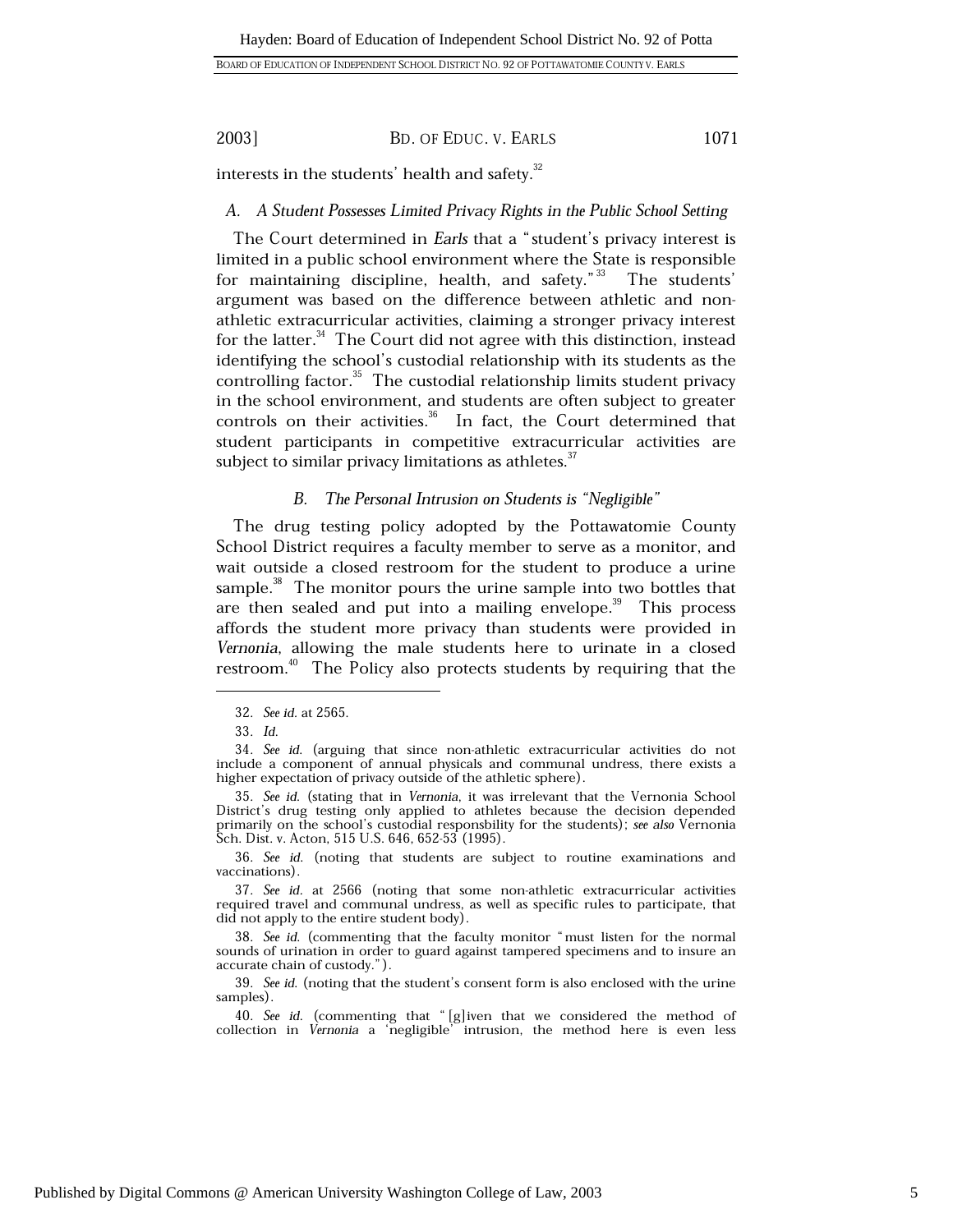test results be kept confidential, separate from other school files such as academic records. Faculty and staff are only notified of the results on a "need to know"<sup>41</sup> basis. The respondents referred to examples of carelessness in actually keeping the drug test records confidential, but the Court determined this did not have any bearing on the question of whether the search was impermissibly intrusive.<sup>43</sup>

Additionally, even if the first drug test result is positive, the only consequence is that the school meets with the student's parent(s).<sup>43</sup> The student is allowed to continue participation in extracurricular activities if he or she provides proof of drug counseling within five days and is willing to take another drug test in two weeks after the original positive drug test result.<sup>44</sup> If the student's drug test is again positive, a fourteen-day suspension from extracurricular activities is imposed and the student is required to undergo substance abuse counseling.<sup>45</sup> Suspension for the remainder of the school year is only imposed should a student fail a drug test for a third time.<sup>46</sup>

### C. The Drug Testing Policy is a Reasonable Method to Promote the Government's Valid Interests in the Health and Safety of Students.

As in Vernonia, the Pottawatomie County School District's interest in preventing drug abuse, especially among students, is important.<sup>47</sup> The faculty at schools in the Pottawatomie County School District testified to evidence of drug use.<sup>48</sup> Police officers and drug dogs located drugs near the school parking lot and in a student's car.<sup>41</sup> The Court did not question the district court's finding that

problematic.").

<sup>41.</sup> See id. (describing a situation where a teacher might need to know what medications a student is taking during an off-campus excursion).

<sup>42.</sup> See id. (relating a single incident where the choir teacher left a student's prescription drug list easily accessible to other students).

<sup>43.</sup> See id. at 2566-67 (focusing on the fact that drug test results are not provided to any law enforcement body).

<sup>44.</sup> See id. at 2567.

<sup>45.</sup> See id. (including monthly drug testing).

<sup>46.</sup> See id. (noting that a student who fails a drug test for the third time is suspended for the longer of either the remainder of the school year or eighty-eight days).

<sup>47.</sup> See id. (stating "[t] he health and safety risks identified in Vernonia apply with equal force to [Pottowatomie's] children. Indeed, the nationwide drug epidemic makes the war against drugs a pressing concern in every school.").

<sup>48.</sup> See id. (considering faculty testimony that students talked about drugs openly and that faculty observed students who appeared to be influenced by drugs).

<sup>49.</sup> See id. (noting that the student, whose car was found to contain drugs, was a member of Future Farmers of America, a competitive, non-athletic extracurricular activity).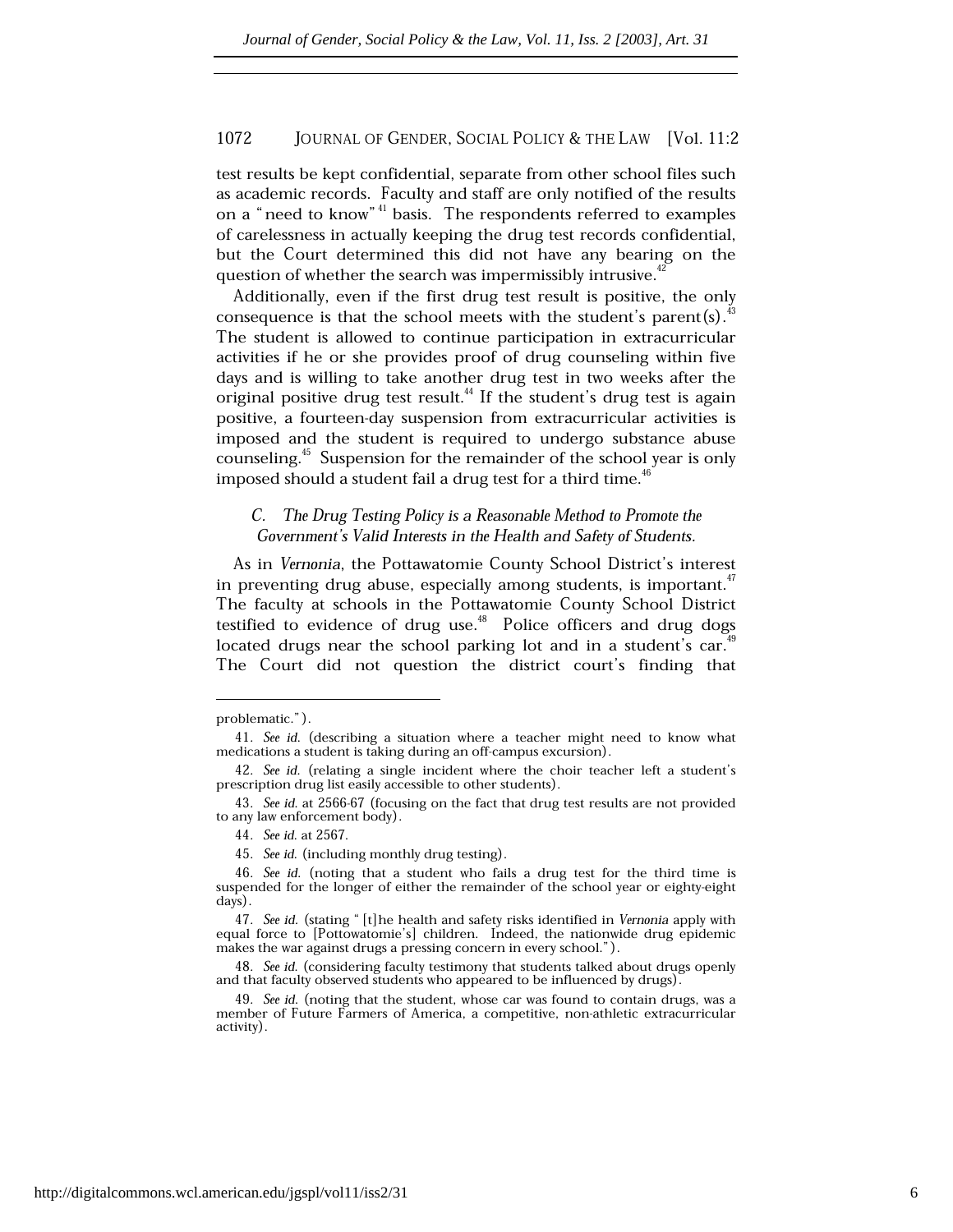### BD. OF EDUC. V. EARLS

1073

" (v) iewing the evidence as a whole, it cannot be reasonably disputed that the (school district) was faced with a 'drug problem' when it adopted the Policy," because there existed some evidence of student drug use.  $50$ 

In response to respondents' argument that the school district could not justify its drug testing Policy because it lacked a "real and immediate"<sup>31</sup> interest, the Court determined that the validity of a drug testing policy is not dependent on a demonstration of drug use.<sup>52</sup> Drug testing on a purely preventative basis is acceptable, as there is no requirement to show an identifiable drug use problem before a school drug testing regime is established.<sup>33</sup> The Court opined that requiring a school district to demonstrate an identifiable drug problem and showing how drug testing will ameliorate the drug problem is quite burdensome and difficult to administer.<sup>34</sup>

The respondents also argued that safety interests must be at issue for a valid special needs search to be upheld. $55$  They argued that there exist no safety issues that justify testing students engaged in non-athletic extracurricular activities.<sup>56</sup> The Court found no distinction among non-athletes and athletes when safety is at issuethe government has an interest in the health and safety of all students.<sup>57</sup>

Finally, the Court did not agree with respondents' contention that the Fourth Amendment requires individualized suspicion, because that would be least intrusive.<sup>58</sup> The Court refused to require individualized reasonable suspicion for a valid drug testing regime to

<sup>50.</sup> Earls v. Bd. of Educ., 115 F. Supp. 2d 1281, 1287 (W.D. Okla. 2000).

<sup>51.</sup> See Earls, 122 S. Ct. at 2567.

<sup>52.</sup> See id. at 2568 (remarking that the Court has not previously required the existence of a pervasive drug problem before conducting suspicionless drug testing).

<sup>53.</sup> See id. (noting that the general epidemic of drug abuse and specific evidence of drug use at a particular school is enough to make a drug testing regime valid).

<sup>54.</sup> See id. (stating that "we refuse to fashion what would in effect be a constitutional quantum of drug use necessary to show a 'drug problem,'" because it would be difficult to determine what level of drug use is required to rationalize a drug testing regime).

<sup>55.</sup> See id.

<sup>56.</sup> See id. (finding that safety issues inherently exist in the attempt to prevent drug abuse among students).

<sup>57.</sup> See id. (articulating that safety factors apply similarly to athletes and nonathletes, as the interest in student health and safety apply to all students).

<sup>58.</sup> See id. (declining "to impose such a requirement on schools attempting to prevent and detect drug use by students" because individualized suspicion may be difficult for teachers, who already have to maintain order and discipline in the school).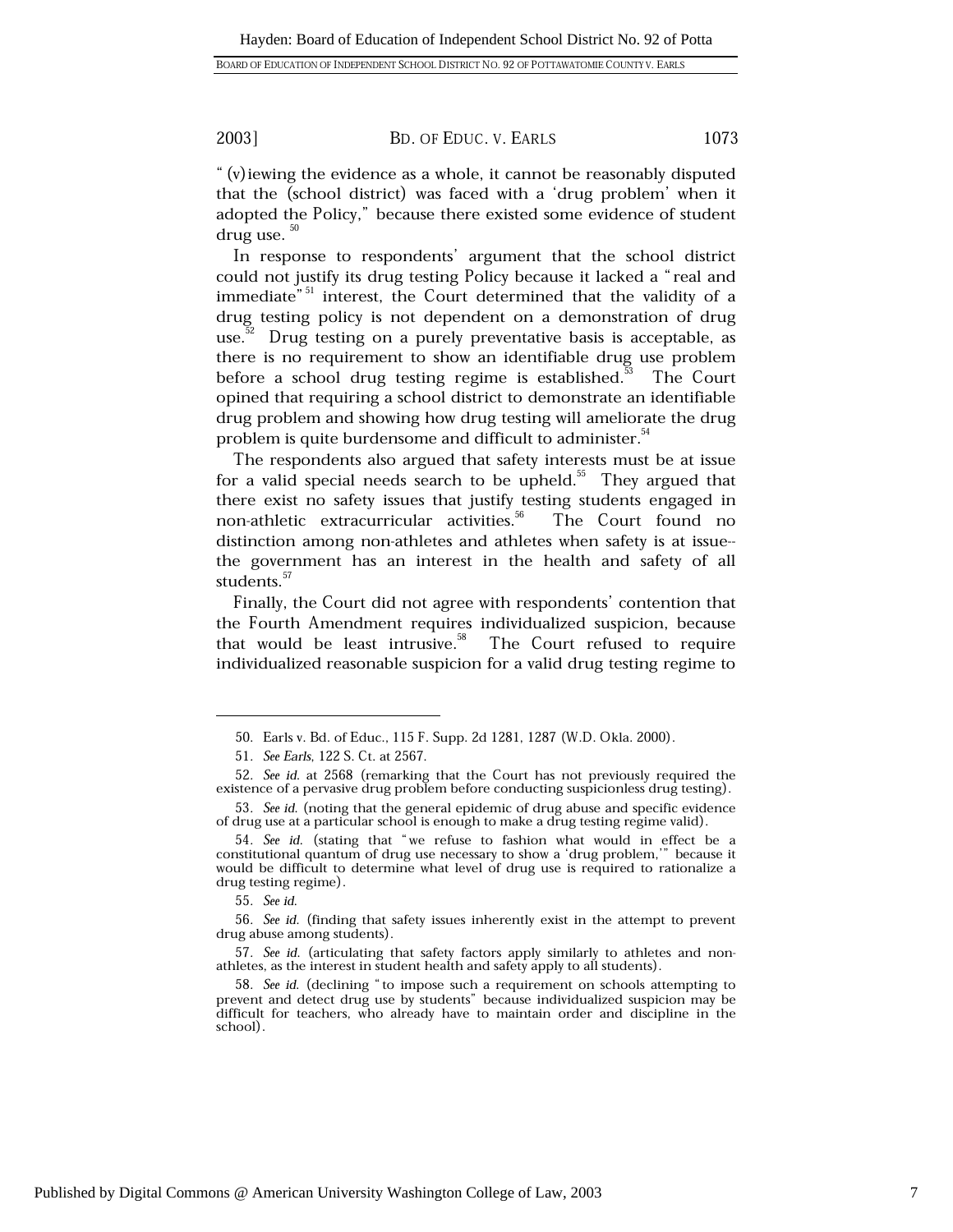exist.<sup>59</sup> In fact, the Court argued that a drug testing policy based on individualized suspicion would be more burdensome for school administrators and might be considered unfair towards some students, as searches may focus on particular groups of students by directing the school's attention towards unpopular groups of students.<sup>6</sup>

The Court determined that subjecting students who participate in extracurricular activities to drug testing is a reasonable method to address the government's interests in the health and safety of students.<sup>61</sup> Because deterring drug use is a legitimate governmental goal and the Policy is a reasonable means to achieve that goal, the Court ruled that the Pottawatomie County School District's Policy was valid and not in violation of the Fourth and Fourteenth Amendments.<sup>62</sup>

### IV. CONCURRENCE AND DISSENT

Justice Breyer submitted a concurring opinion. He agreed with the majority decision, but emphasized, among other issues, the seriousness of the drug problem in schools.<sup>63</sup> Second, Justice Brever called attention to the fact that attempts to reduce the supply of illegal drugs have not been successful in reducing teenage drug use.<sup>64</sup> Third, he emphasized the burden on schools posed by attempting to prevent drug abuse among teenagers as a reason for upholding the drug testing Policy, due to the fact that schools have a wide variety of responsibilities, inside and outside of the classroom.<sup>65</sup> Justice Breyer also noted that the Policy discouraged drug use by attempting to

<sup>59.</sup> See id.

<sup>60.</sup> See id. at 2568-69 (considering the possibility of lawsuits that would prevent effective enforcement of a drug testing regime). The Court abandons the individualized suspicion standard because it believes that testing students who participate in extracurricular activities for drugs is a permissible method of addressing the School District's "legitimate concerns in preventing, deterring, and detecting drug use." Id. at 2569.

<sup>61.</sup> See id. at 2569 (concluding that the Policy addressed the school district's concerns, such as detecting and preventing drug use among its students).

<sup>62.</sup> See id.

<sup>63.</sup> See id. (Breyer, J., concurring) (framing the drug problem in terms of scope of demand, kind of drugs and consequences not just to the youth population, but to society as a whole).

<sup>64.</sup> See id. (Brever, J., concurring) (citing statistics indicating that 66% of the federal drug control budget is spent on supply side programs, but that, despite these efforts, teenage drug abuse peaked in 1997 and has been steady ever since).

<sup>65.</sup> See id. at 2570 (Breyer, J., concurring) (finding that schools must not only teach academics, but must also feed students meals and provide services, such as child care, medical and psychological services).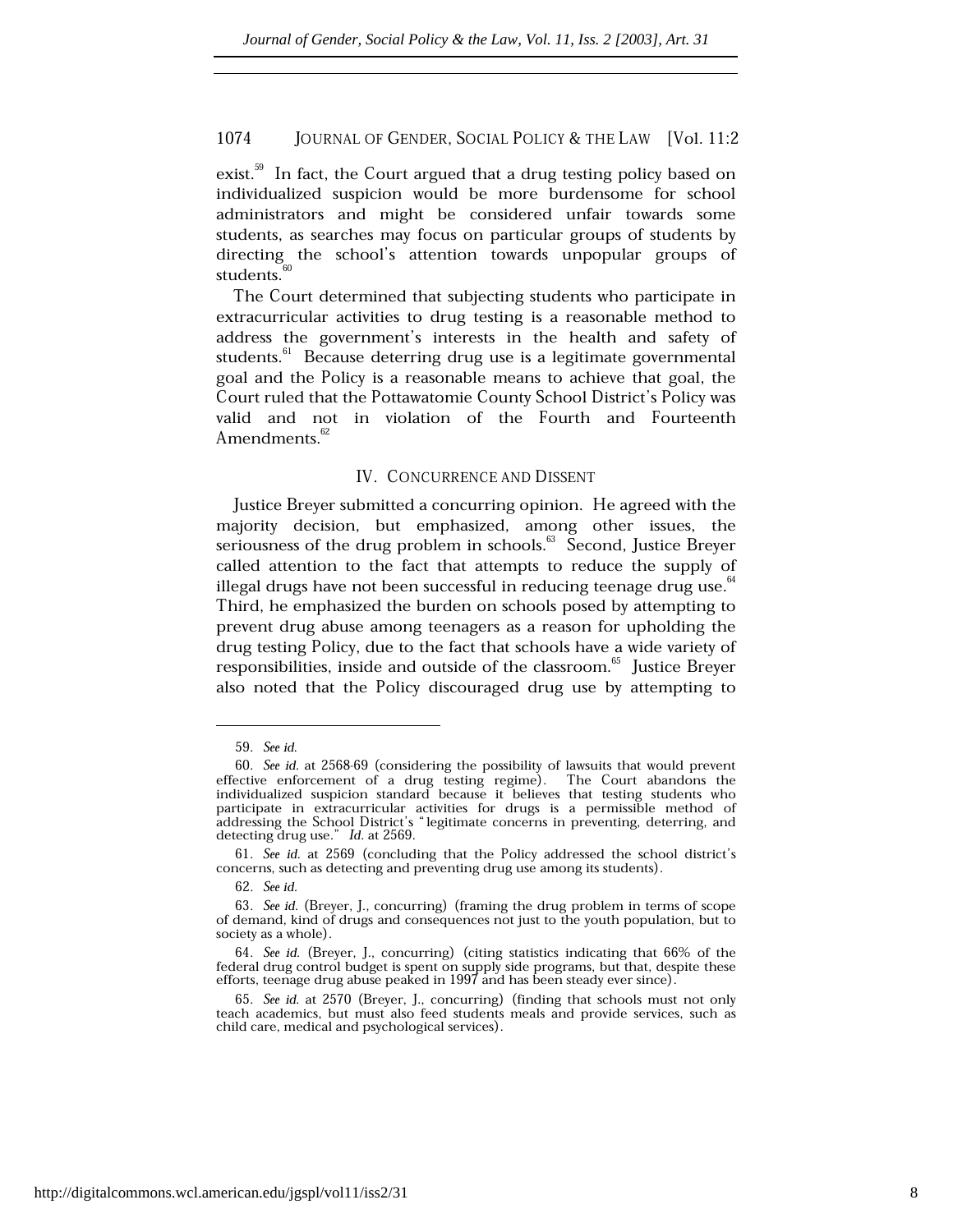### BD. OF EDUC. V. EARLS

1075

combat the role peer pressure plays in leading many students to use  $drugs.^{\circ\circ}$ 

Although Justice Brever suggested that the urinalysis testing might not be considered such a small imposition on privacy as the majority believed, he pointed to the fact that public meetings were conducted as part of the process of creating the Policy, which enabled the community to play an integral part in its development.<sup>67</sup> He also gave the Policy credibility due to the fact that it was not mandatory, because students were not required to participate in activities covered by the Policy.<sup>68</sup> Lastly, he commented that a requirement of individualized suspicion might end up burdening some groups of students more than others, by focusing attention on unpopular groups or causing students whose behavior is considered to be abnormal to be stigmatized in the minds of others.<sup>69</sup>

Justices Stevens, O'Connor and Souter joined a dissenting opinion written by Justice Ginsburg. Although Vernonia and Earls both concerned public school students who are in the school's custody, the dissent argued that the ill effects of drug use cannot be the sole basis for imposing suspicionless drug testing upon a body of students. $\frac{1}{10}$ The dissent agreed with the majority that the Vernonia test was applicable, but they determined that the balancing conducted under the test fell in the respondents' favor.<sup>11</sup>

First, the dissent indicated that athletic and other competitive extracurricular activities are not as similar as the majority suggests.<sup>72</sup>

<sup>66.</sup> See id. (Breyer, J., concurring) (referring to peer pressure as the single most important factor resulting in students' taking drugs, and suggesting that a student who participates in extracurricular activities now has a convincing reason not to take them).

<sup>67.</sup> See id. at 2571 (Breyer, J., concurring) (observing that the School Board allowed public participation and there was very little objection to the Policy). Justice Breyer states that he believes this type of democratic process is important in close cases such as *Earls* that require the interpretation of constitutional values. Id.

<sup>68.</sup> See id. (Breyer, J., concurring) (noting that students who did not want to be subject to the Policy could opt out of participating in extracurricular activities). Justice Breyer noted that while not participating is a serious price to pay, it is not as severe as expulsion from school. Id.

<sup>69.</sup> See id. (Breyer, J., concurring).

<sup>70.</sup> See id. at 2572-73 (Ginsburg, J., dissenting) (reasoning that the risks of drug use are present in all school children but Vernonia cannot allow drug testing of all school children on that basis).

<sup>71.</sup> See id. at 2574 (Ginsburg, J., dissenting) (stating that a proper balancing of the respective interests as required by Vernonia leads to the opposite result).

<sup>72.</sup> See id. (Ginsburg, J., dissenting) (differentiating non-athletic and athletic extracurricular activities to argue that the activities pursued by the respondent contain legitimate privacy expectations; the former do not attract bashful, inhibited students, while the latter attract all students, regardless of shyness or boldness).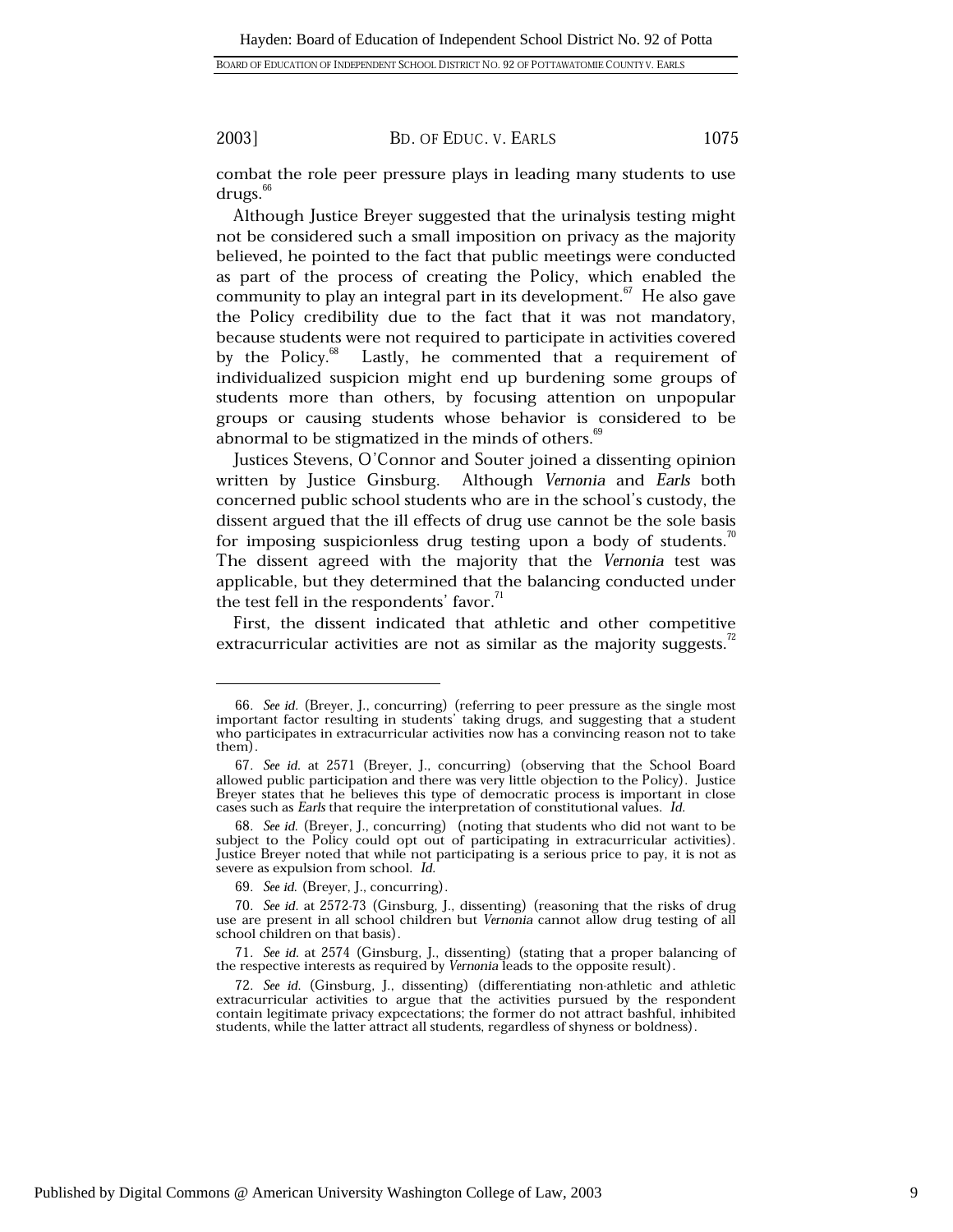Non-athletic extracurricular activities are considered part of the educational mission of the school because they give students the opportunity to develop both socially and personally.<sup>73</sup> Regulation of health and safety is a much more important requirement for athletic than for non-athletic extracurricular activities. Thus, the dissent argued that student athletes possess lower legitimate privacy who expectations than students engage in non-athletic extracurricular activities.<sup>74</sup> Second, the dissent advocated that the character of the intrusion was considered too lightly by the majority opinion, as it did not give sufficient weight to evidence of confidentiality breaches that occurred.<sup>75</sup> Lastly, the dissent found that the student drug problems described in Vernonia were much more immediate and overwhelming than those in Earls, giving the government's interest and concern much less force and credibility  $here.<sup>76</sup>$ 

The dissent ultimately concluded that the Policy's testing of all students who engage in extracurricular activities is too broad, as it does not distinguish between extracurricular activities that may pose health and safety risks and those activities that do not.<sup>77</sup> Because it does not test a particular portion of the student population shown to be associated with drug use, the Policy does not reach its target group and therefore should be unconstitutional under the Fourth Amendment.<sup>78</sup> Instead, the dissent asserted that the majority decision reflected the Pottawatomie County School District's symbolic stand against drug use in its schools, regardless of the constitutional costs to

<sup>73.</sup> See id. (Ginsburg, J., dissenting) (noting that students who engage in such activities are given the opportunity to associate with faculty and peers on a more informal basis, promoting self-confidence and providing support).

<sup>74.</sup> See id. at 2573 (Ginsburg, J., dissenting) (explaining that athletic competition exposes students to physical, safety, and health risks that are not present in nonathletic extracurricular activities).

<sup>75.</sup> See id. at 2574-75 (Ginsburg, J., dissenting) (noting the choir teacher's irresponsible behavior, including leaving files unlocked and unsealed, enabling anyone, including fellow students, to see a student's private information).

<sup>76.</sup> See id. at 2575 (Ginsburg, J., dissenting) (contrasting the emergency situation facing the Vernonia School District, involving student disorderly conduct primarily resulting from drug use, with the situation in Pottawatomie County School District, where drug use was not described as a major problem).

<sup>77.</sup> See id. at 2577 (Ginsburg, J., dissenting) (emphasizing that the facts influencing the reasoning in Vernonia, specifically the special health risks faced by student athletes and their role in the drug culture, did not mirror the facts of this case).

<sup>78.</sup> See id. (Ginsburg, J., dissenting) (suggesting that the Policy may deter those students most susceptible to drug abuse from participating in extracurricular activities).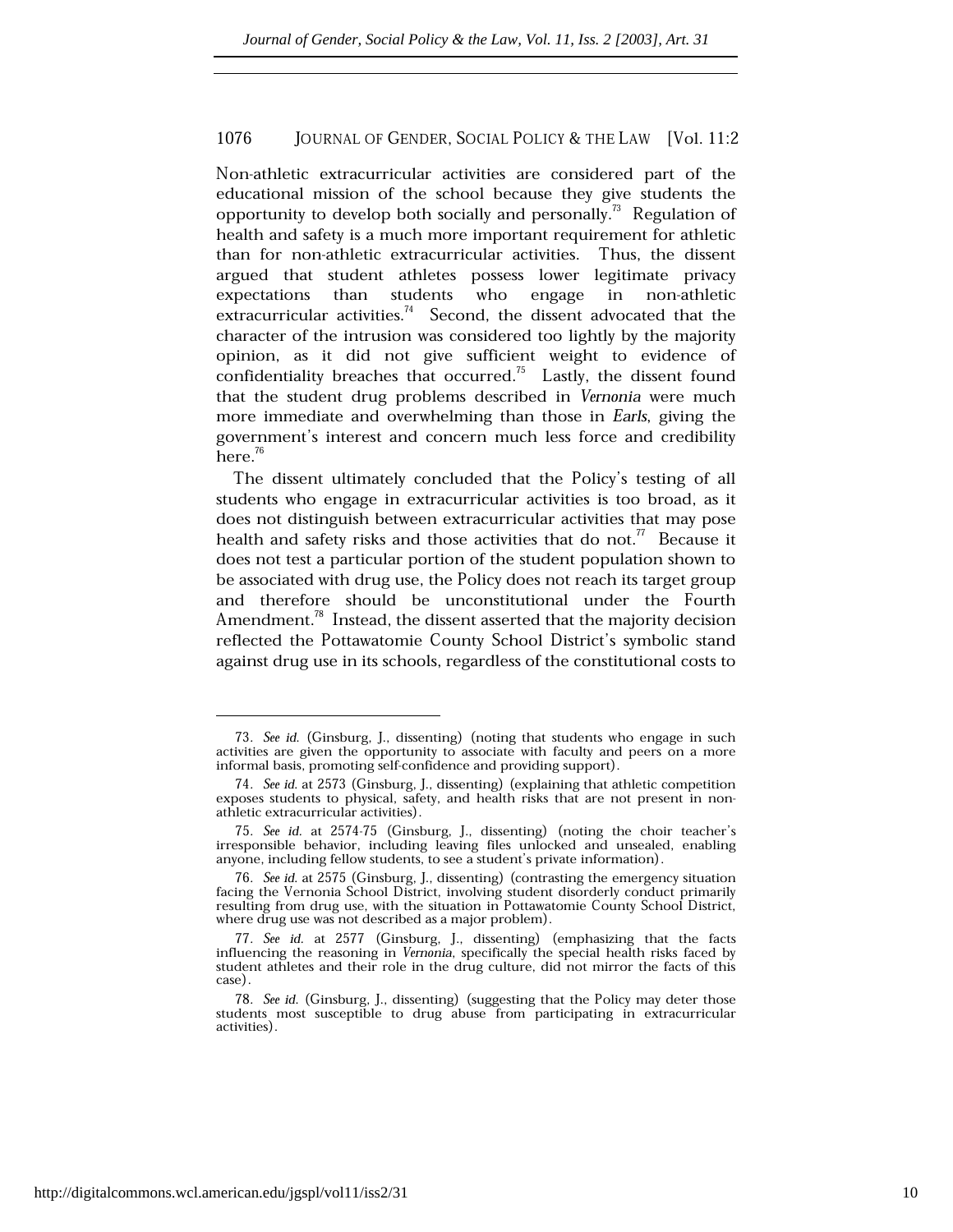BD. OF EDUC. V. EARLS

students. $79$ 

### V. IMPLICATIONS

While the Court in Vernonia established the framework for determining the constitutionality of a school's suspicionless drug testing regime, the Court in Earls made it clear that the government's interest in deterring drug use is compelling, and more often than not outweighs students' privacy interests.<sup>80</sup> Additionally, the Court emphasized the fact that students who participated in extracurricular activities, and were therefore subject to suspicionless drug testing, did so on a voluntary basis.<sup>81</sup> It is feared that, using this decision as justification, schools will determine more and more school activities to be voluntary, and subject more and more students to suspicionless drug testing. $82$  The school context is important to consider, but it is uncertain what the consequences will be if courts continue to narrow the constitutional protections available to students.<sup>83</sup>

Although the majority opinion in Earls found the Policy to be constitutional based on a reasonableness inquiry, it added that "local school boards must assess the desirability of drug testing school children. In upholding the constitutionality of the Policy, we express no opinion as to its wisdom."<sup>84</sup> Although the Court did not provide examples of alternative methods to prevent drug abuse among teenagers, opponents of drug testing regimes in schools call for education and preventative measures,<sup>85</sup> such as parental guidance

1077

<sup>79.</sup> See id. (Ginsburg, J., dissenting) (arguing that the Policy ignored student confidentiality and student rights).

<sup>80.</sup> See id. at 2567 (finding the issue of drug abuse in schools to be a pressing one due to the nationwide war on drugs and evidence suggesting that the problem has gotten worse since Vernonia).

<sup>81.</sup> See id. at 2565-66 (explaining that by voluntarily participating in an activity, students subject themselves to additional rules which lead to allowing voluntary intrusions on privacy).

<sup>82.</sup> See Hutchens, supra note 12, at 1285 (asserting that the voluntariness of extracurricular activities is often an important factor in considering the constitutionality of a drug testing program). Many activities, including driving to school, could require drug testing if voluntariness becomes the most significant factor. Id.

<sup>83.</sup> See id. at 1286 (pondering the extent to which schools will be allowed to make students "check their constitutional rights at the schoolhouse door."); see also Tinker v. Des Moines Indep. Comm. Sch. Dist., 393 U.S. 503, 506 (1969) ("It can hardly be argued that either students or teachers shed their constitutional rights to freedom of speech or expression at the schoolhouse gate.").

<sup>84.</sup> Earls, 122 S. Ct. at 2569.

<sup>85.</sup> See Kimberly M. Glassman, *Shedding Their Rights: The Fourth Amendment and Suspicionless Drug Testing of Public School Students Participating in Extracurricular Activities, 51 CATH. U. L. Rev. 951, 984-85 (2002) (notin* inaccurate, leading to false indications of drug use).